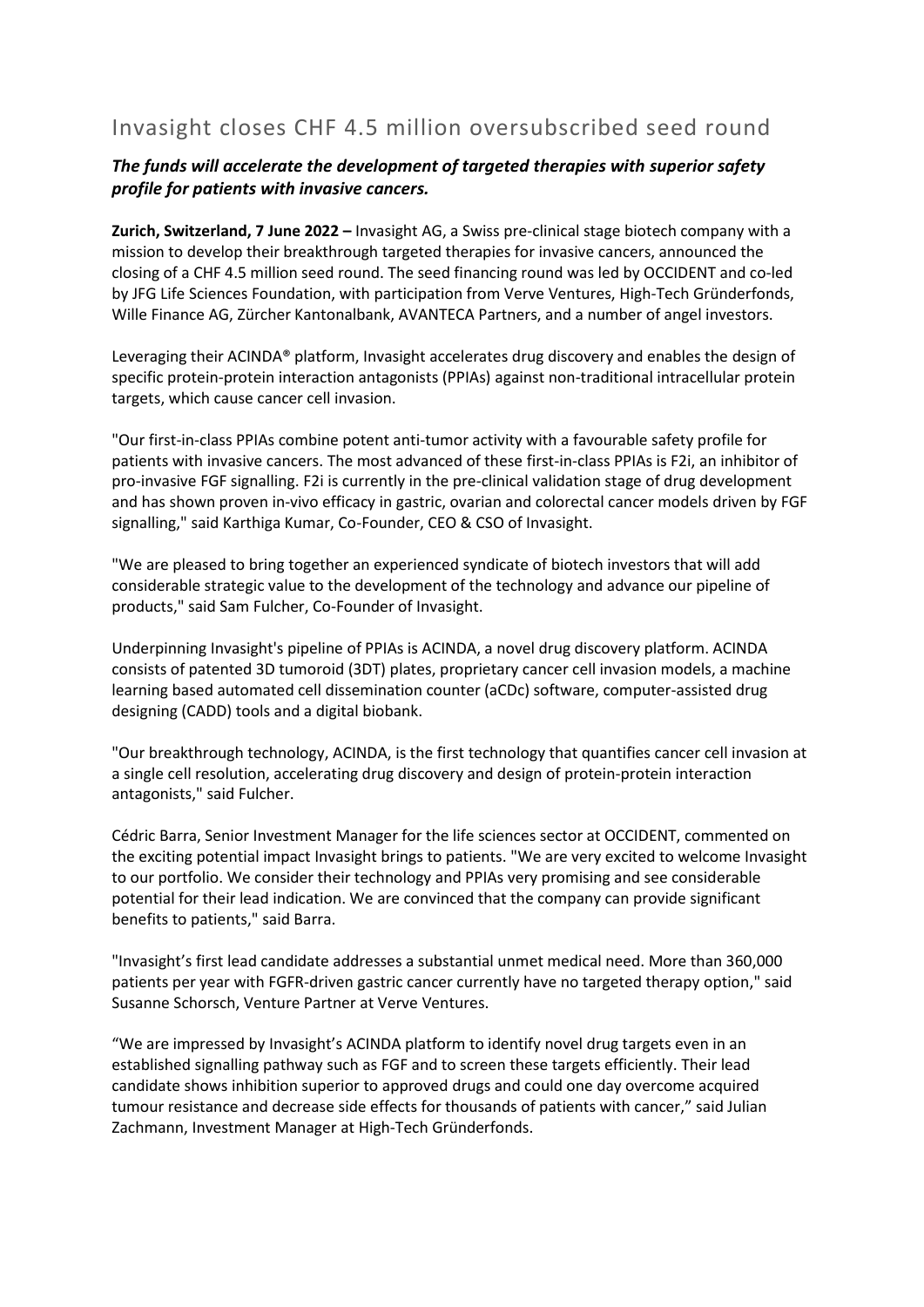Patrick Burgermeister, CEO of the JFG Life Sciences Foundation added, "We are proud to co-lead this seed round and support this elegant and novel way of fighting solid tumours backed by an innovative technology platform".

For more information, please contact: Sam Fulcher, Co-founder, Invasight AG [info@invasight.com](mailto:info@invasight.com)

# **About OCCIDENT**

 $\overline{\phantom{a}}$ 

OCCIDENT is an international venture capital investor with offices in Munich and Zug, is ownermanaged and invests own wealth. Its aim is to make a positive contribution to society through sustainable and meaningful investments.

OCCIDENT invests in innovative deep tech start-ups with excellent technologies in the fields of life sciences, high-tech and digital with broad application possibilities and the potential for further valuegenerating developments. The geographic focus is Germany and Switzerland. The preferred stage for initial financing is from seed rounds or later and from 0.5 million euros. OCCIDENT distinguishes itself in particular by its in-depth knowledge of the technology and the versatile support offered to its portfolio companies by its competent team of experts. For more information, please visit [occident.group](https://www.occident.group/)

# **About the JFG Life Sciences Foundation of the University of Basel**

The Swiss JFG Life Sciences Foundation of the University of Basel promotes young entrepreneurship and the transfer of innovation and technology from life science research. To this end, it invests in young companies at an early stage, primarily in Switzerland, but also abroad. The foundation was established by Dr. Jürg F. Geigy at the end of 2018 and collaborates with the University of Basel. Further information on the company portfolio and the foundation board can be found at [jfgstiftung.ch](https://www.jfgstiftung.ch/)

#### **About Verve Ventures**

Verve Ventures is one of the most active venture investors in Europe with over 140 science and technology-driven startups in its portfolio. Verve Ventures' dedicated team helps startups with their most pressing needs such as hiring, client introductions, and an expert network of high-profile individuals. To join Verve Ventures' growing pan-European community of entrepreneurs and investors, visit [verve.vc](https://www.verve.vc/)

#### **About Zürcher Kantonalbank**

Zürcher Kantonalbank is a leading universal bank in the Zurich economic area with national roots and international reach. It is an independent public-law institution owned by the canton of Zurich and has received top ratings from the rating agencies Standard & Poor's, Moody's and Fitch (AAA/Aaa). With more than 5,000 employees, Zürcher Kantonalbank offers its clients a comprehensive range of products and services. The bank's core activities include financing businesses, asset and wealth management, trading, capital market transactions, deposits, payment transactions and card business. Zürcher Kantonalbank provides clients and distribution partners with a comprehensive range of investment and retirement provision products and services. For more information, please visit [zkb.ch](https://www.zkb.ch/)